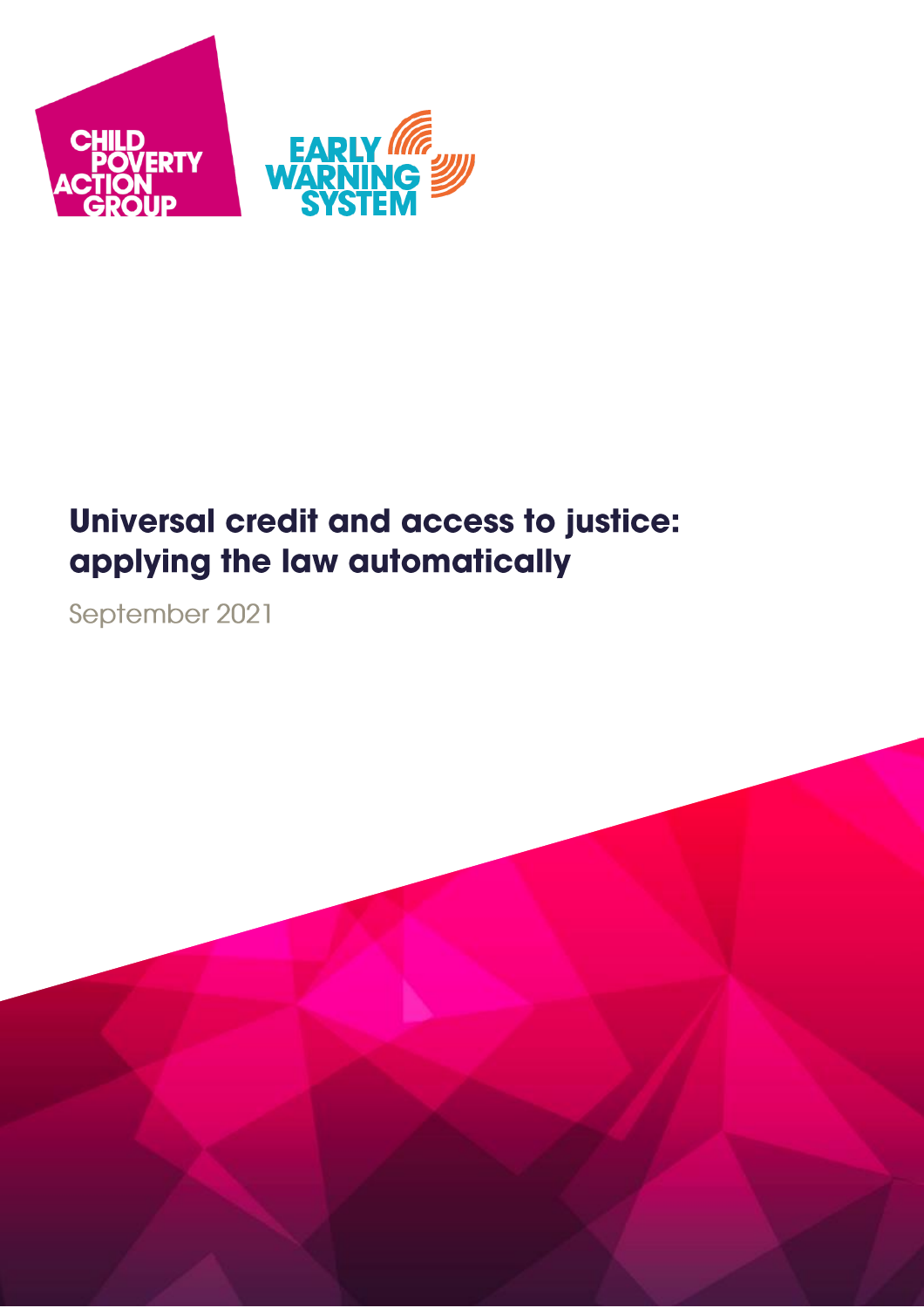# Universal credit and access to justice: applying the law automatically

## September 2021

Written by Lynsey Dalton and Sophie Howes

## About this report

In 2019, Child Poverty Action Group (CPAG) published a report series, *[Computer Says No,](https://cpag.org.uk/policy-and-campaigns/computer-says-no-access-justice-and-digitalisation-universal-credit)* which focused on the problems with information provided to people claiming universal credit (UC), and the problems claimants experience when they try to challenge a decision about their UC award. Many of these problems relate to the fact that UC is a 'digital first' benefit, and the vast majority of claimants make and manage their claim online.

Since publishing these reports, CPAG has been conducting research into access to justice and the digitalisation in UC, funded by the Legal Education Foundation and Open Society Foundations. Findings from this research will be published in 2022. This report shares some initial findings emerging from this research together with evidence from our Early Warning System, which collects case studies from frontline practitioners working directly with families on the problems they are seeing with the social security system.

## About CPAG

CPAG works on behalf of the more than one in four children in the UK growing up in poverty. It doesn't have to be like this. We use our understanding of what causes poverty and the impact it has on children's lives to campaign for policies that will prevent and solve poverty – for good. We provide training, advice and information to make sure hard-up families get the financial support they need. We also carry out high-profile legal work to establish and protect families' rights.

## About CPAG's Early Warning System

Our Early Warning System helps us get a better understanding of how changes to the social security system, including the introduction of UC, are affecting the lives of children and families. We gather information from advisers about the experience of children and families, and identify recurring problems. This intelligence informs much of our policy, research and campaigning work on UC, and also feeds into the advice we give frontline staff through our training, publications and advice service. The Early Warning System is supported by the Mitchell Charitable Trust.

For further information or to submit cases to the Early Warning System, please visit [cpag.org.uk/early-warning](https://cpag.org.uk/policy-campaigns/early-warning-system)[system.](https://cpag.org.uk/policy-campaigns/early-warning-system)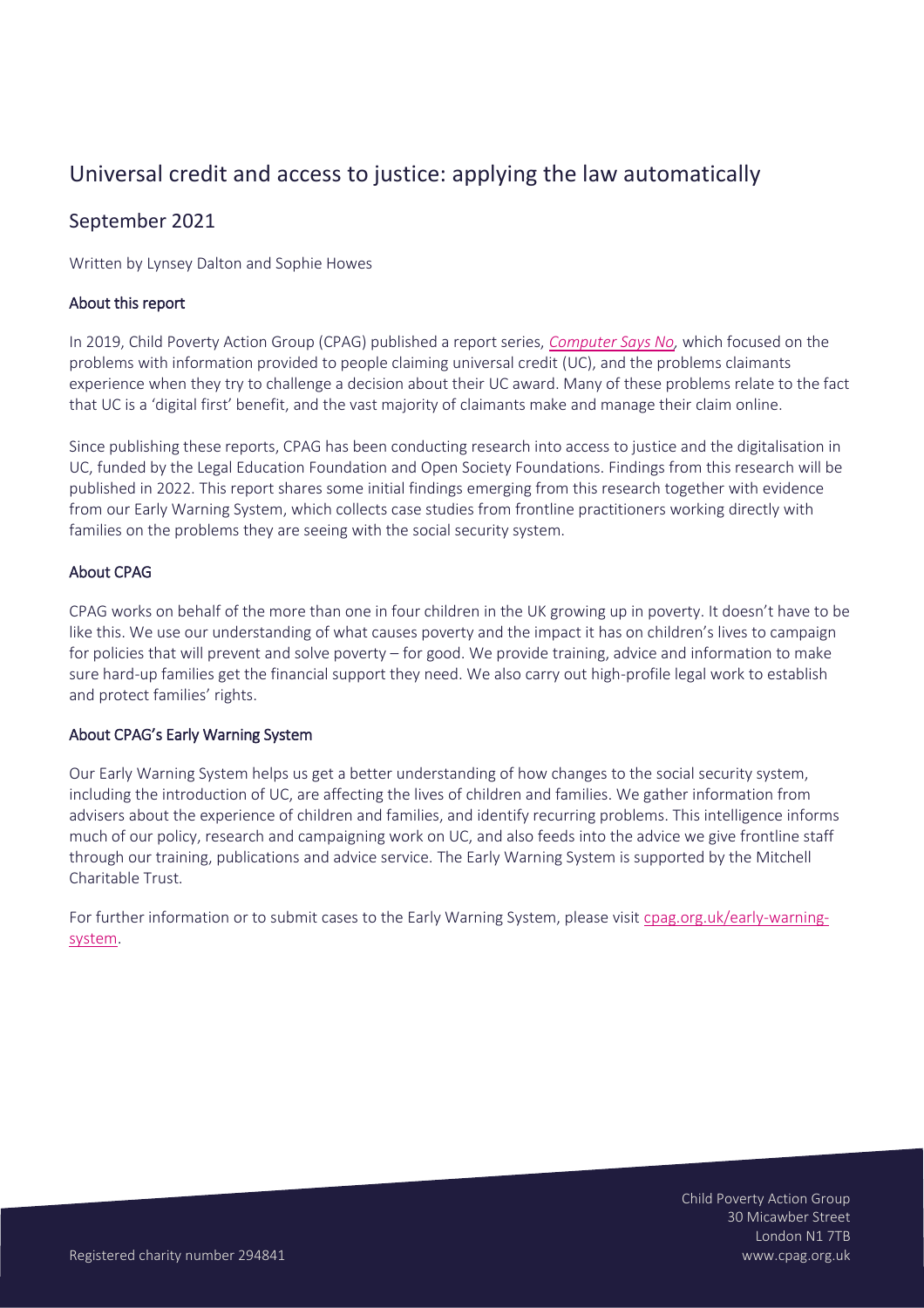## **Introduction**

 $\overline{a}$ 

The pandemic has highlighted the importance of a strong and well-functioning social security system. When lots of people suddenly needed support we saw how well the universal credit (UC) system can process claims quickly and pay people on time. During the early stages of the pandemic the Department for Work and Pensions (DWP) processed nearly one million claims in a fortnight. <sup>1</sup> This was possible in part because the UC computer system automatically calculates awards.

The use of automated calculations in UC arguably improves the system in many ways. It means the DWP can provide support in a time of national crisis, and it avoids some of the problems that can exist with maladministration and human error in a manual system. However, as evidence shared in this report demonstrates, the use of automation in social security administration is not without problems.

This report focuses on some of the problems UC claimants are experiencing both making a claim for UC and receiving accurate payments, which appear to be caused by the digitalisation and automation of the UC system. Claimants who have specific life circumstances are experiencing similar problems because the UC computer system seems unable to calculate their UC payment correctly and in accordance with the law.

Some of the issues set out in this report may seem niche. But given that the number of people claiming UC in the past year has doubled, from 3 million in March 2020 to 6 million in April 2021, 2 these issues are likely to have implications for many families. Many of those affected will repeatedly experience problems with their UC claim, requiring them to proactively contact the DWP every month to try to resolve them. This causes added stress and difficulty. Some people may not realise there is a problem, which is worrying if it means they are going without the necessary benefit entitlement to meet their needs.

The DWP has shown a willingness to address certain issues, and has put practical solutions in place to assist claimants affected (for example, untidy tenancies, discussed below). However, other issues that appear to require bigger changes to the UC computer system still need to be addressed.

<sup>&</sup>lt;sup>1</sup> '[Coronavirus: nearly one million claims in a fortnight](https://www.bbc.co.uk/news/uk-politics-52129128)', BBC News, 1 April 2020, <u>https://www.bbc.co.uk/news/uk-politics-52129128</u>

<sup>2</sup> Department for Work and Pensions, *[Universal Credit statistics, 29 April 2013 to 8 April 2021](https://www.gov.uk/government/statistics/universal-credit-statistics-29-april-2013-to-8-april-2021/universal-credit-statistics-29-april-2013-to-8-april-2021)*, 2021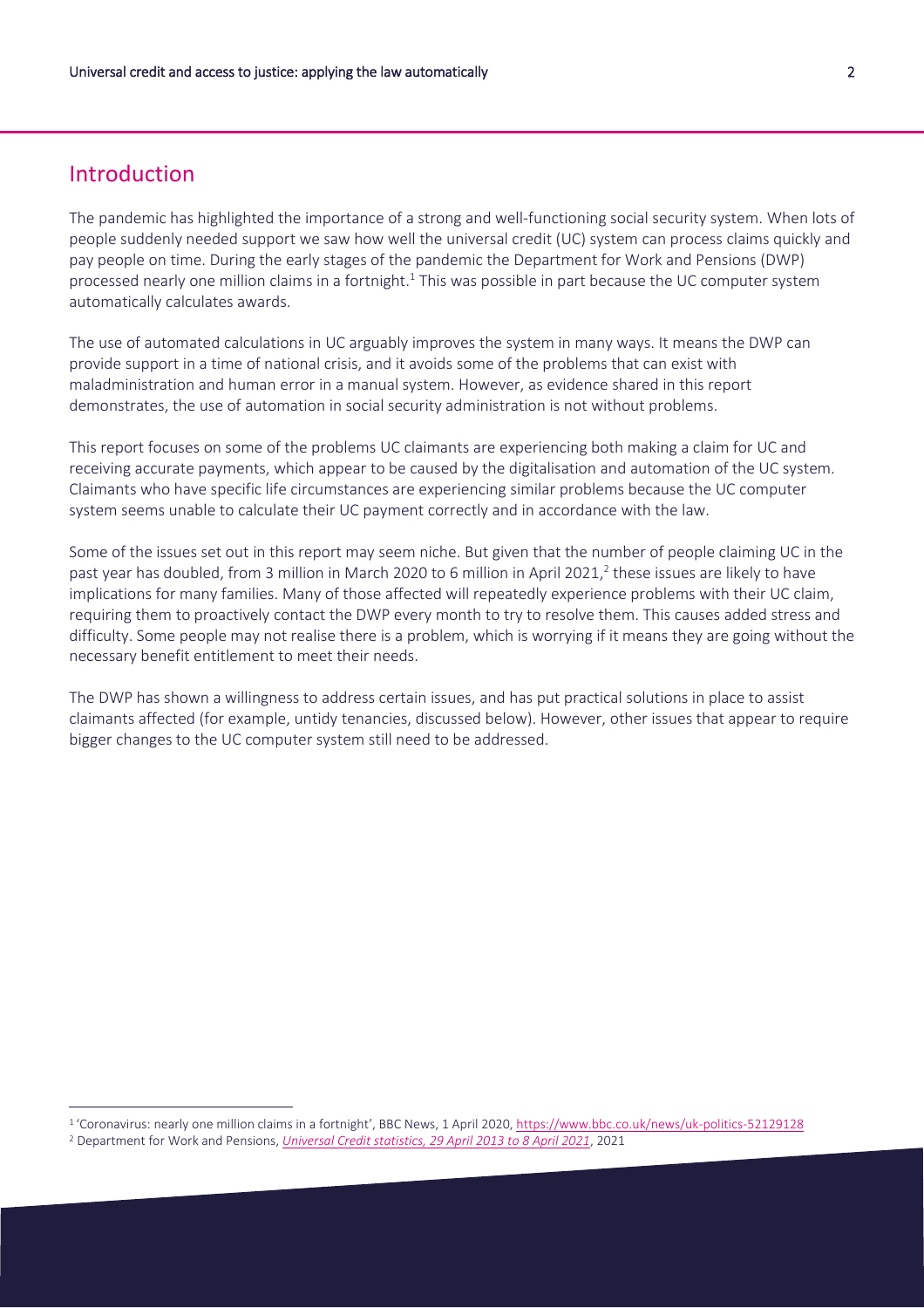## 1. No claim without a national insurance number

The social security regulations state that a claim for UC can be made when a person is awaiting a national insurance number (NINo), provided the person has made the NINo application and supplied sufficient evidence for a NINo to be allocated.<sup>3</sup> However, the correct implementation of the regulations is not supported by the UC online claim system, which does not permit a claim to be processed until a NINo has been provided. In evidence submitted to the Early Warning System (EWS), some claimants are being told by DWP staff that their claim process cannot be completed until they have their NINo, therefore they cannot receive any payment.

*A 17-year-old in supported accommodation with no parental care claimed UC in October 2020. In January, he still hadn't received a payment due to not having a NINo. He hasn't been able to get an advance, has no income and is reliant on food banks. He will need to find and pay for new accommodation when he turns 18, for which he will need his UC award.*

In many cases, a claimant will already be receiving UC when a spouse or partner joins them. This will cause their original single claim to end, but payments under the new joint claim are delayed if the partner does not have a NINo.

*A Slovakian woman with settled status received UC for a year before she was joined by her partner on a family visa. The partner was added to the UC claim and passed the habitual residence test in December, but he is still waiting for a NINo and the entire UC award has stopped in the meantime. The couple has one child and, at the time of writing, no income.* 

*An EEA national was claiming UC as a single person. His partner, who is pregnant, is a non-EEA national. When she was granted pre-settled status, the single person award was suspended and the claimant was told to make a joint claim. His partner does not have a NINo – as a result they have not received any UC payment for months.* 

*A family has been told it is not possible to receive UC until the woman has been assigned a NINo. The man was already in receipt of UC, then his family joined him through the family reunion scheme. However, the DWP has stated that they cannot receive UC without the wife's NINo.*

#### Resolving the problem

 $\overline{a}$ 

In correspondence with the DWP in relation to this issue, CPAG received the following information:

*"…The DWP computer system requires a NINo in order to process payments. This is a departure from the design in legacy benefits, where payments could be made with a temporary NINo. The previous design presented a number of issues, including for example the thousands of claimants who are currently in receipt of welfare payments using a NINo that does not actually exist…The Universal Credit digital system has also been designed to interact with other databases and, without a verified NINo, the system could not carry out the functions that it currently performs."<sup>4</sup>*

 $3$  The Social Security Administration Act 1992 sets out the requirement to have applied for a NINo in order to receive a benefit in ss 1(1A) and (1B). A person must have applied for a NINo, and provided the required information to allow a NINo to be allocated, in order to be entitled to a benefit. There is no requirement for the NINo to have been allocated before the person can be entitled to a benefit. <sup>4</sup> Correspondence to CPAG, dated 25 February 2019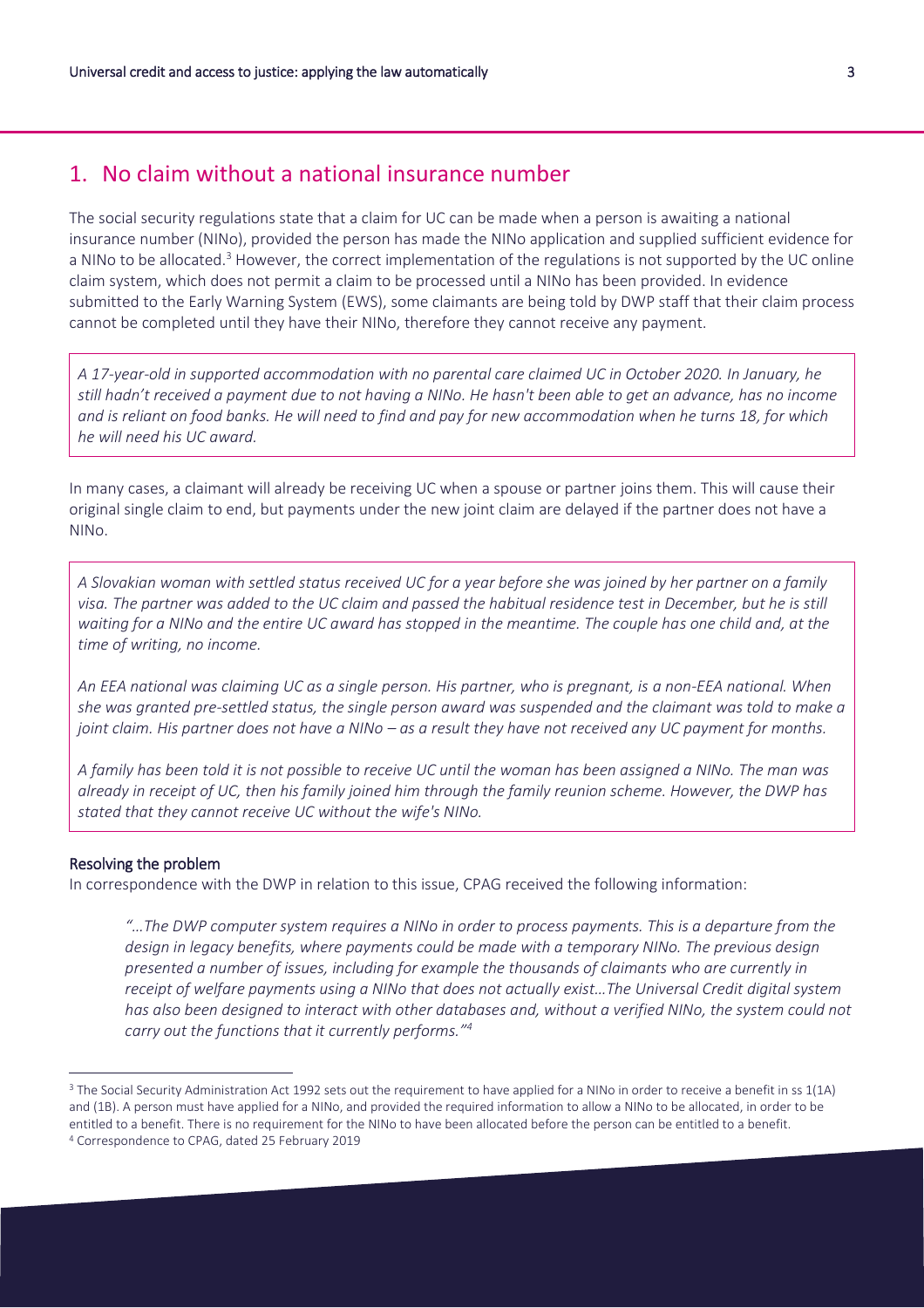It appears that the computer system requires a NINo in order for the claim to be processed. To rectify this issue, the DWP operates an internal process, whereby the DWP will make a NINo application on behalf of a claimant if they do not have one at the time of their UC claim. The intention is that the application for a NINo will be completed before a decision on entitlement for UC is made, and there will be no delay in the claimant receiving their first payment. This was confirmed in correspondence from the DWP:

> *"Upon receipt of an application where the claimant does not have a NINo, DWP staff should refer the claimant via an internal process to complete the NINo application (rather than the onus being on the claimant to telephone and make an appointment). When implemented as intended, this would enable the NINo to be allocated prior to the decision on entitlement… It is those procedures that should ensure a prompt allocation of a NINo so that universal credit payments are not delayed."<sup>5</sup>*

While this has been effective in some cases, evidence submitted to the EWS shows that in many cases the application for a NINo is not made until near the end of the first assessment period. This means claimants experience delays in receiving their first payment of UC.

*A couple with three young children had their first UC payment delayed because the DWP official responsible for processing the claim did not refer for a NINo until less than a week before the UC payment was due, even though they stated in the journal it could take up to 10 working days. This has caused hardship and anxiety, and doesn't appear to be in accordance with regulations that a payment can be received when a NINo is being applied for.*

*A man already receiving UC made a new application for UC with his partner, who is a refugee. Both have passed the habitual residence test. DWP applied for a NINo on behalf of his partner, but only after the first payment was due. There have now been no UC payments for three months. The couple are in temporary accommodation and are struggling to cover basic costs.* 

*An EEA national with a NINo and her husband, a non-EEA national without a NINo, made a joint claim for UC in October 2020. They have a two-year-old child. Their entitlement to UC was confirmed, but the DWP did not apply for the husband's NINo until many weeks later. The family has no income other than child benefit. They have been unable to pay their rent on a new tenancy, risking eviction and homelessness.* 

In addition to delays, the EWS has received some cases where the process of the DWP applying for a NINo was not followed at all, resulting in further delays while the claimants tried to resolve the issue themselves.

*An Italian couple claimed UC. The husband did not have a NINo. He received a note on his journal a month after the claim was made stating that he needed to request a NINo himself if he does not have one. He contacted HM Revenue and Customs (HMRC) and was told it would take six weeks, and the couple were left with no income in the meantime.*

<sup>5</sup> See note 4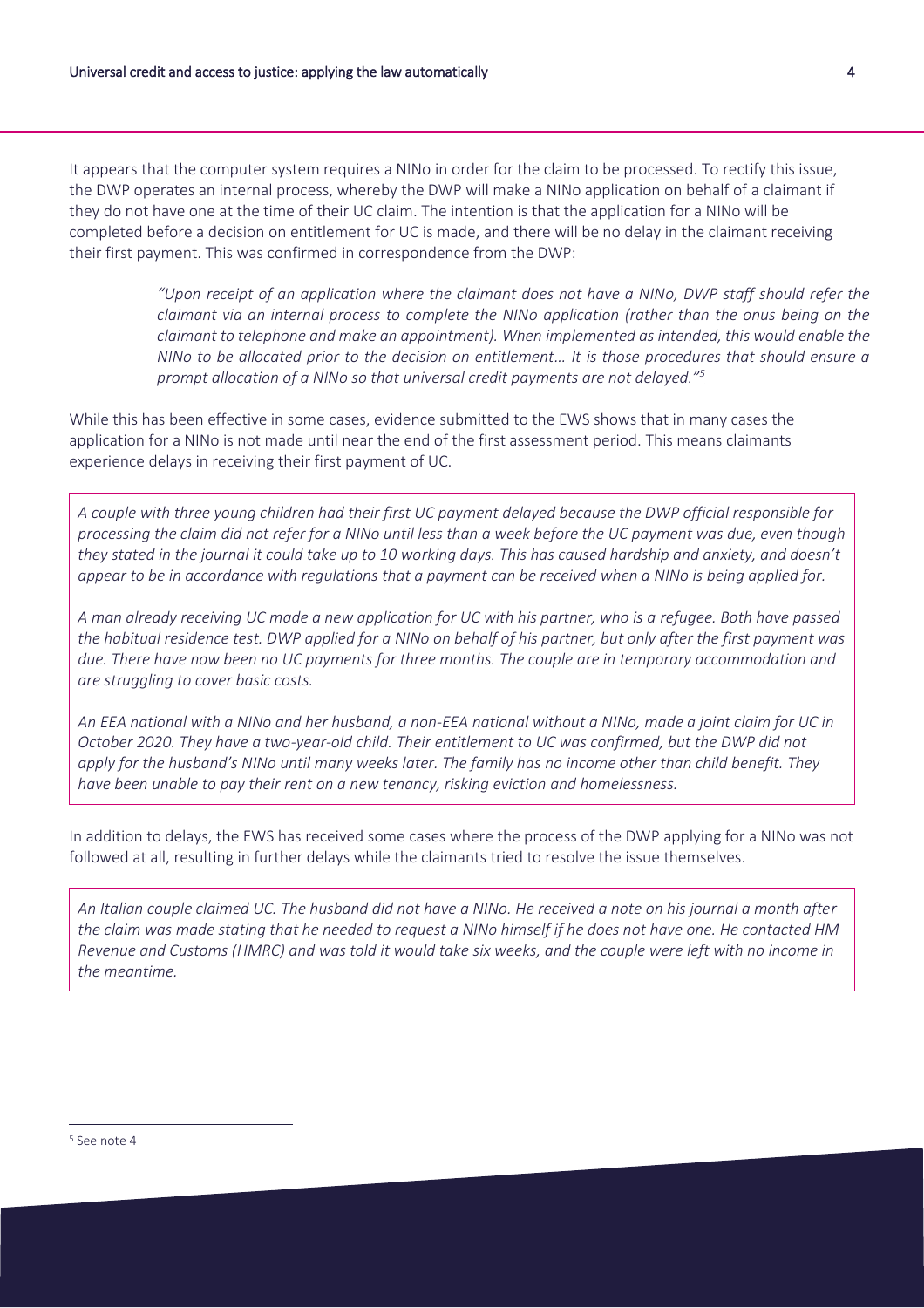*A French citizen and his partner, who is a non-EEA citizen, came to the UK in 2019. He was working until March 2020, when he lost his job due to COVID-19. He made a UC claim as a single person because his partner did not have a biometric card*<sup>6</sup> *or a NINo. When she received her biometric card they made a joint claim, and the UC statements have been updated to include her as part of the claim. However the couple are only receiving the UC allowance for a single person. The couple were told by the DWP that the claimant's partner could not be included in the claim without a NINo. They were then told that their UC payments for September and October 2020 could not be released until the woman had a NINo. She was told that she would need to go to the Jobcentre Plus to get a NINo, which was not possible at the time (November 2020) as it was closed. The DWP instead registered her as ineligible so that the claimant could continue to receive payments as a single person.*

In its correspondence with CPAG, set out above, the DWP cited the practice under legacy benefits of allowing claims to be processed using temporary NINos, resulting in thousands of claimants continuing to claim benefits using a NINo that does not exist. The DWP also stated that a NINo is required to allow the UC system to interact with other databases. However, these requirements are not supported by the law. Social security legislation is clear that a person can apply for UC while they are in the process of applying for a NINo. This makes the refusal to provide a benefit payment on the basis that the claimant does not have a NINo unlawful.

If the DWP intends to continue to use the internal referral process, rather than resolving the issue at a systemwide level, the internal referral process needs to be much more reliable. The NINo referral must be made promptly and it should be clearly communicated to the claimant that this is being done on their behalf. NINo allocation should happen before the first payment is due in all cases, to avoid the unlawful withholding of benefit payments.

## 2. Missing carer element

 $\overline{a}$ 

When a carer who receives carer's allowance suffers a bereavement and the person they care for dies, they are entitled to continue to receive the benefit for eight weeks following the death. A UC claimant who is receiving carer's allowance also continues to receive the carer element in their UC award for the remainder of the assessment period in which the person died, and a further two assessment periods.

For those who make a new claim for UC following the death of the person they have been caring for, they should have the carer element included in their first UC payment. However, the DWP appears to be failing to calculate their UC payment correctly. This is leaving bereaved carers financially struggling at arguably the worst possible time.

*A 53-year-old woman has spent the last few years caring for her husband, who died of cancer recently. At the time of his death, the couple were reliant on legacy benefits, which stopped immediately. She had no option but to claim UC. The woman continued to receive carer's allowance for the run-on period of eight weeks, so should have had the carer element included in her UC award. However, she did not receive the carer element in her first UC payment. She had to make do with less money than she was entitled to at a difficult time. Her adviser reported that she was extremely upset and anxious about her situation.* 

<sup>6</sup> A biometric residence permit is an identity card issued to people who come to the UK for more than six months. It confirms their identity and immigration status.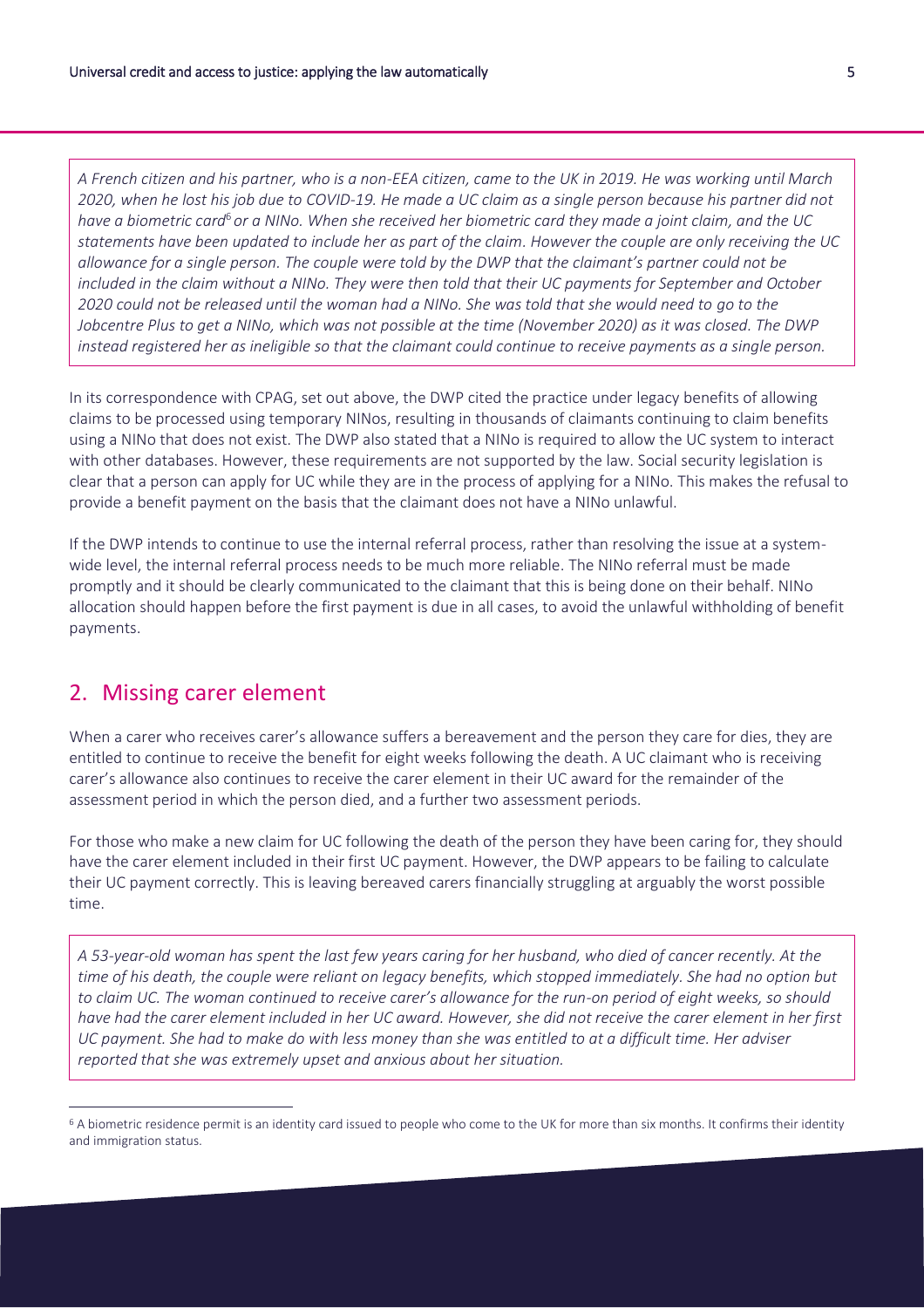The UC computer system is able to recognise that a claimant has been awarded carer's allowance, and reduces UC entitlement for this income accordingly, but it does not appear to be able to recognise the linked entitlement to a carer element. According to EWS cases, requesting correction of the error via the online journal can be challenging. Requesting a mandatory reconsideration (MR), the first step in the appeals process in UC, does not always resolve the issue. It can also take a long time as MR processing times vary. 7

*A man, who was unemployed, was recently bereaved. He and his wife were on legacy benefits until she died in January 2021. He then had to claim UC. He has the run-on of carer's allowance, and his UC award is reduced accordingly, but his UC award does not include the carer element. The DWP advised that he has not claimed the carer element (this is impossible as he is no longer caring for his late wife) and then refused to action his MR request, stating that it would fail.*

*A man had a joint claim for employment and support allowance with his partner, who passed away suddenly in September 2020. He was her carer and claimed carer's allowance. Housing benefit was in place but the late partner was the claimant so it ended. The man made a new claim for UC but, despite the eight-week run-on of carer's allowance being in place, was not awarded the carer element. He submitted an MR of the decision to which he received the following reply on his journal: "The date on which your partner passed away was before you had a UC claim so we cannot pay any run-on of either the carer's element or the standard allowance. It's policy so I'm afraid there is nothing we can do, we're following the government's policy as laid out in law, if you disagree your best option is probably contacting your MP. There's no mandatory reconsideration to be made because no one has made a decision on anything for you to dispute."* 

*A woman under pension age had an older husband who died, resulting in a move from pension credit to UC. She had previously been in receipt of carer's allowance, which continued for eight weeks. To get the carer element included in her first UC payment her adviser helped her to request an MR, which was successful in January 2021. As of July 2021, they were still chasing up payment of the extra money. This has been made more complicated by it being a telephone claim and the fact that her UC claim ended last October, after the period during which the carer element should have been paid. In addition, it was not possible to get the carer element paid at all during the second assessment period, even though carer's allowance was still being paid and taken into account as income for the majority of that assessment period.*

*A woman was in receipt of carer's allowance, as a carer for her husband. She claimed UC after he died. She was receiving the eight-week run-on of carer's allowance, but was told that she was not entitled to the carer element of UC. After challenging this via her UC journal, she appealed to the First-tier Tribunal. The appeal was accepted because a journal entry was treated as an MR notice. The Tribunal decided that the carer element should have been included in the UC award during the period that the carer's allowance run-on was paid, stating that it could not be disputed that entitlement to carer's allowance demonstrates that the conditions of entitlement to the carer element are satisfied. However, the hearing took place almost two years after the death of the woman's husband.* 

Bereaved carers should not have to pursue a lengthy appeal process in order to access their correct entitlement to UC*.* Bereaved carers who claim UC immediately on the death of a partner are already disadvantaged. Their UC award for a single person is much lower than the preceding legacy claim for a couple. If the couple had already

<sup>7</sup> While the DWP does not appear to have target processing times for MR requests, data from freedom of information requests indicates that the DWP expects most requests to be dealt with in 40 days. However, [case studies submitted to our Early Warning System](https://cpag.org.uk/sites/default/files/files/policypost/Computer%20says%20no%21%202%20-%20for%20web.pdf) provide examples of claimants waiting up to a year for their request to be resolved.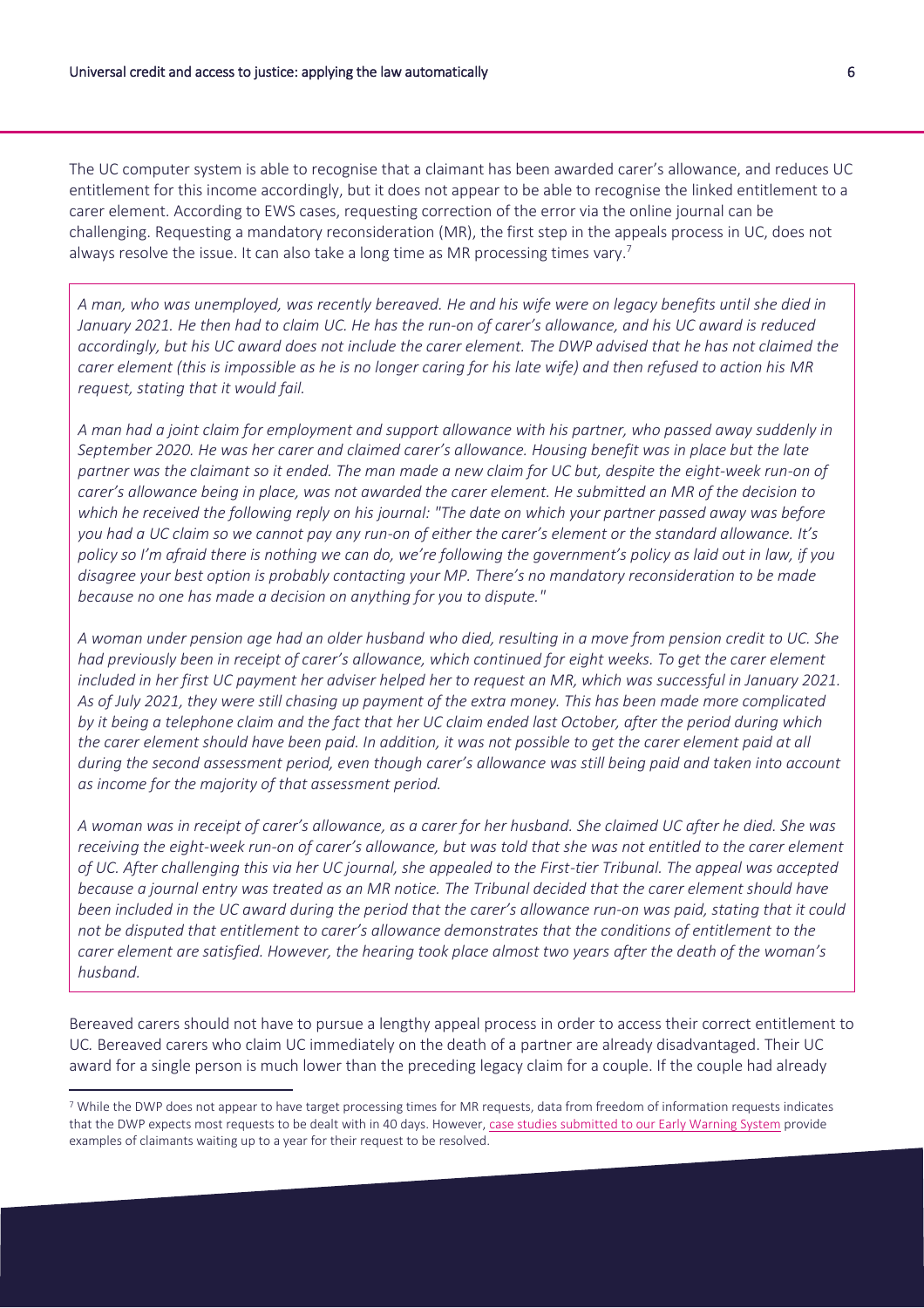made a claim for UC prior to the death, the surviving partner would benefit from a run-on which exists in UC after death for up to 3 months. This rule protects the carer from a sudden drop in income at a very difficult time. A person who has no choice but to make a new UC claim following their partner's death and their legacy benefits coming to an end should receive the same level of protection.

As the system is currently operating, people who are already suffering a dramatic loss in income immediately on the death of their partner are also receiving less UC than they are entitled to. They are being obliged to identify the missing element themselves, which can be difficult given the limited information provided to UC claimants about their award and how it has been calculated.<sup>8</sup> They are then required to try to rectify the issue of the missing entitlement with the DWP, either informally or via an MR request, at what is already a difficult and stressful time.

#### Resolving the problem

The EWS has received case studies on this issue since 2018. CPAG raised this issue with the DWP in February 2019, in a letter sent in accordance with the pre-action protocol for judicial review. In its response, the DWP acknowledged that the wording of the UC claim questions related to current caring responsibilities did not pick up on people who may be eligible for the carer element following the death of the person they have been caring for. At the time of publication of this report, claim questions about caring responsibilities remain unchanged.

The DWP's reluctance to include additional claim questions, particularly questions that may be irrelevant to the majority of claimants, and even upsetting for some, is understandable. However, the UC system is able to identify income from carer's allowance and reduce entitlement accordingly, which begs the question why not increase entitlement by adding the carer element to the UC accounts where carer's allowance has been identified?

The DWP has accepted that the failure to include a carer element for people receiving the carer's allowance runon does not comply with the law.<sup>9</sup> They have also committed to "reviewing guidance in this area and taking any steps considered necessary to improve decision making in similar cases."<sup>10</sup>

CPAG has been informed that internal operational guidance on carers was updated in June 2019, and now includes the following wording:

"*When a new claim to universal credit is made by a carer (when the person they cared for has died) and carer's allowance is still in payment (the carer's allowance run-on lasts for eight weeks) - they are entitled to the additional amount for carers in any full assessment period where carer's allowance continues to be in payment for the whole of and includes the last day of that assessment period"*. 11

This is a positive step. However, the main guidance for DWP officials responsible for administering UC, *Advice for Decision Making,* has not been updated. The EWS continues to receive cases where the carer element is not included in the UC award, and the claimant has difficulty challenging the decision not to include it. This demonstrates that further action is needed to address this issue, to ensure carers are able to access the benefits they need and are entitled to.

<sup>10</sup> See note 9

<sup>8</sup> S Howes and KM Jones, *[Computer Says No! stage one: information provision](https://cpag.org.uk/sites/default/files/files/policypost/Computer%20says%20%27no%21%27%20Stage%20one%20-%20information%20provision.pdf)*, Child Poverty Action Group, 2019

<sup>&</sup>lt;sup>9</sup> In a letter date[d 13 March 2019,](https://cpag.org.uk/welfare-rights/judicial-review/judicial-review-pre-action-letters/carers-following-death) in response to a letter threatening judicial review proceedings.

<sup>&</sup>lt;sup>11</sup> Letter from the DWP to Tameside Welfare Rights Service in January 2021, in response to a letter sent in accordance with the pre-action protocol for judicial review.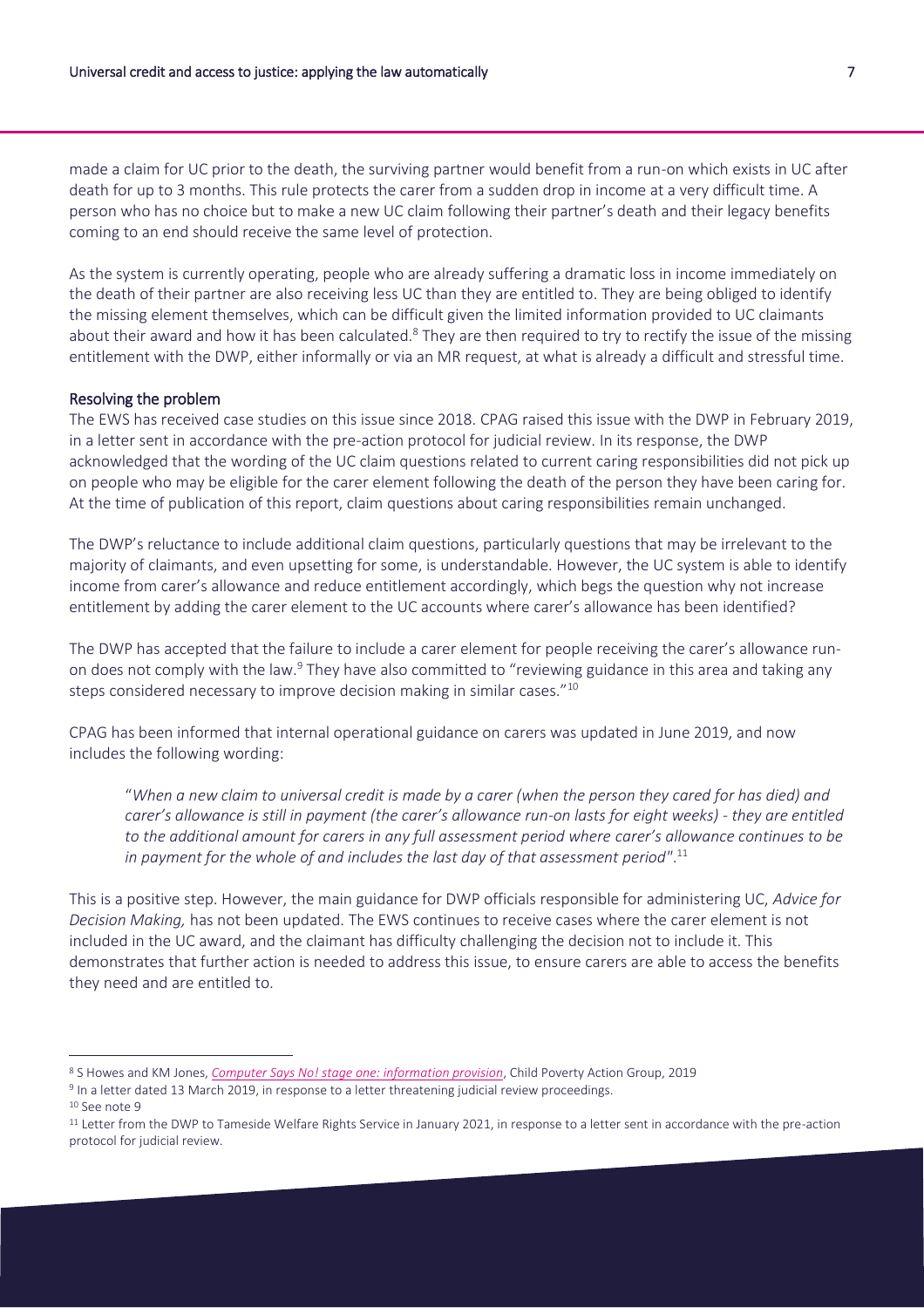## 3. Non-dependant contribution exemptions 'falling off'

If a person claiming UC has a non-dependant living with them in their accommodation (someone other than their partner or their dependent children), they will have the housing cost element of their UC award reduced by what is known as a 'non-dependant deduction' or 'housing cost contribution' of £75.53 a month. Some claimants are exempt from the deduction because they meet certain criteria. However, the UC computer system doesn't appear to always pick up on the exemption. And even when it does, the exemption is often only applied for one assessment period before the deduction appears again.

The full list of exemptions is set out in the UC regulations, $12$  and can include circumstances such as a nondependant who is in receipt of certain disability benefits, a non-dependant who is in receipt of carer's allowance, or a non-dependant who is under 21 years old. If any of the circumstances set out in the regulations apply, the non-dependant deduction should not be applied to the claimant's housing costs.

When a non-dependant adult usually lives with the claimant, a non-dependant deduction is automatically applied to the UC housing costs element. For the exemption to apply, it appears that a manual override is required to ensure the deduction does not automatically happen. However, based on evidence submitted to the EWS, this manual override does not always take place, and claimants are having their housing costs reduced in circumstances when they should be exempt from this reduction, often without explanation.

*A woman is in receipt of personal independence payment (PIP), therefore no housing costs contribution applies to the non-dependant living with her. At first she was told via the journal that only if the non-dependant is in receipt of PIP will the exemption be applied. The DWP later agreed that a housing costs contribution should not be applied because the client was in receipt of PIP. However, they kept on applying the contribution each month and it became a struggle to get them to reimburse her. Each month it has to be done manually.*

*A person claiming PIP has been claiming UC for some time and has suddenly started getting housing costs reduced for a non-dependant, despite being exempt. The adviser is concerned that people who don't spot the error or have access to advice may suddenly start having their benefits affected in error, for no apparent reason.*

*A woman is trying to get her non-dependant deduction removed from her UC housing costs because she has been awarded the PIP daily living component at the standard rate. However, despite four attempts this hasn't happened. The DWP service centre has told her that this can only be removed manually each month. Worryingly, DWP staff advised the claimant to submit a change of circumstances to remove the non-dependant from her claim.*

These cases show that, even where the calculation is corrected to remove the deduction, often the next UC payment will include the deduction and will require another manual correction. It seems that the default position is that a deduction is applied and the computer system keeps reverting to this, requiring a monthly manual override – and therefore more bureaucracy for both DWP officials and claimants.

<sup>&</sup>lt;sup>12</sup> These exemptions are set out in paragraphs 15 and 16 of Schedule 4 of the Universal Credit Regulations 2013 (UC Regs 2013).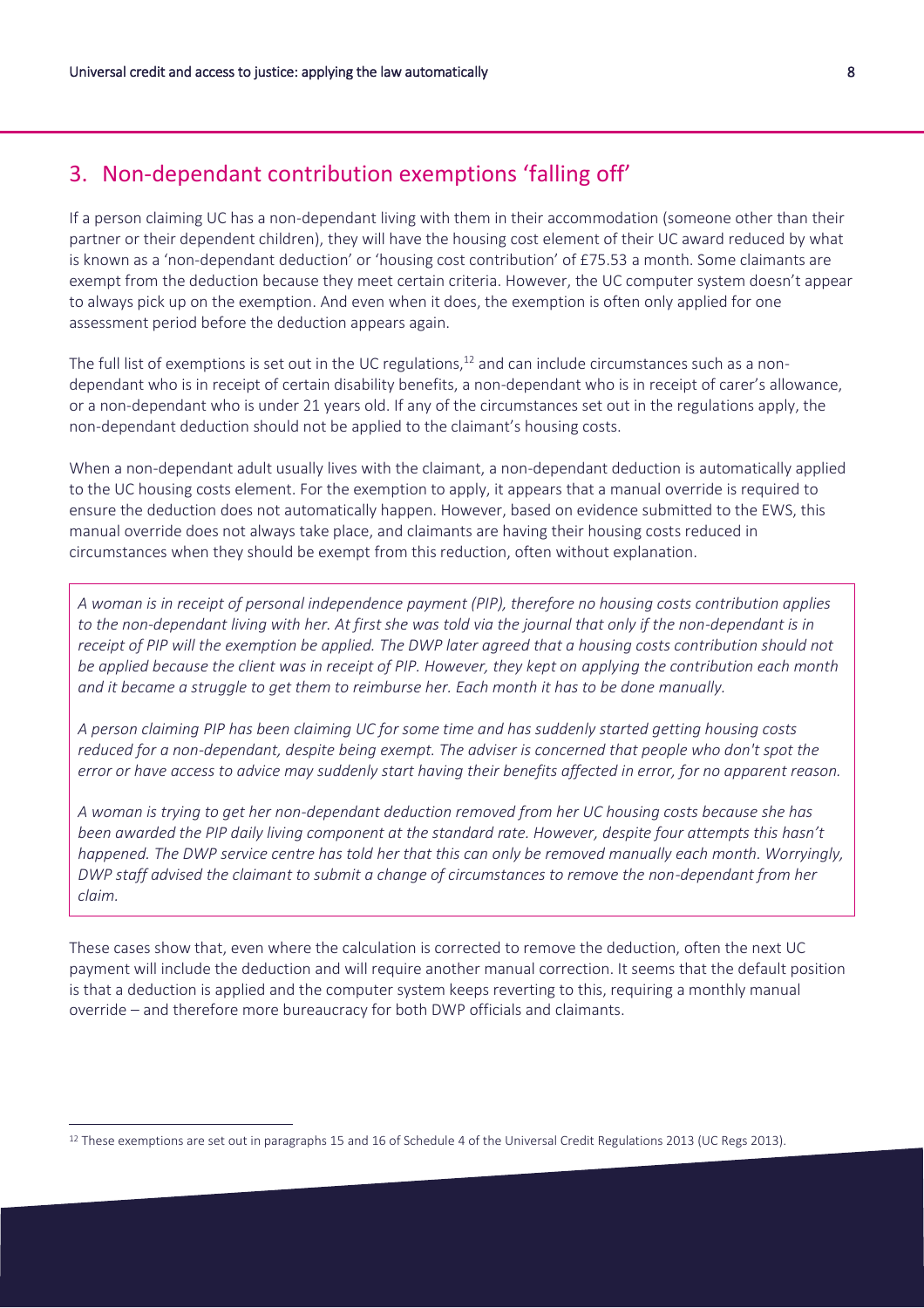#### Resolving the problem

This situation appears to arise because the computer system does not recognise that the claimant's situation is something other than the default position, and that an exception applies. CPAG's understanding from correspondence with the DWP is that officials rely on monthly reminders to remove the deduction from the claimant's housing costs calculation. This is an unreliable process and not all cases are picked up, as the examples above illustrate.

A correction of the automated calculation is needed, which would allow the assumption of the non-dependant deduction to be overridden in cases where an exemption applies. Until such a solution is available, a temporary fix could be implemented. We have seen the DWP take steps to address the issue of untidy tenancies (see below) and a similar solution should be explored in this type of case.

## 4. Taking action to address errors in automated calculations: untidy tenancies

An 'untidy tenancy' is the DWP's term for a tenancy which does not match living arrangements. Most commonly, an untidy tenancy arises where there is a joint tenancy but only one of the joint tenants remains living in the property.

A person who is a joint tenant, but the only tenant living in the property, should be treated as liable for all of the rent for that property. Their UC housing costs element should be calculated accordingly. This is because joint tenants are 'jointly and severally liable' for all the obligations owed under the tenancy. This means that the landlord can pursue all or just one of the tenants in respect of any obligation that is not fulfilled, for example payment of rent. In practice, this means landlords generally ask the occupying tenant to pay all of the rent – they are the tenant who is easiest to contact and against whom the landlord has leverage (eg, repossession of their home) to ensure payment.

However, the DWP had been routinely failing to calculate UC correctly for joint tenants in this situation, resulting in their housing costs element being calculated on 50 per cent liability, rather than the 100 per cent that they are required to pay to avoid possession proceedings.

In UC, the housing costs element is calculated by:

- 1. Starting with the rent as a calendar monthly amount
- 2. Calculating the claimant's liability
- 3. Applying the bedroom allowance (local housing allowance for private tenancies, 'bedroom tax' or under occupation charge for social tenancies)
- 4. Applying any housing costs contributions (for non-dependants)

To calculate the claimant's liability in a joint tenancy, the regulations<sup>13</sup> provide a formula which divides the full rent by the number of named joint tenants, and multiplies the result with the number of named tenants in the UC claim. For a single person who has a joint tenancy with a now absent ex-partner, the default calculation results in only 50 per cent of their rent being counted in the housing costs element calculation.

<sup>13</sup> Paragraphs 33-35 of schedule 4 Universal Credit Regulations 2013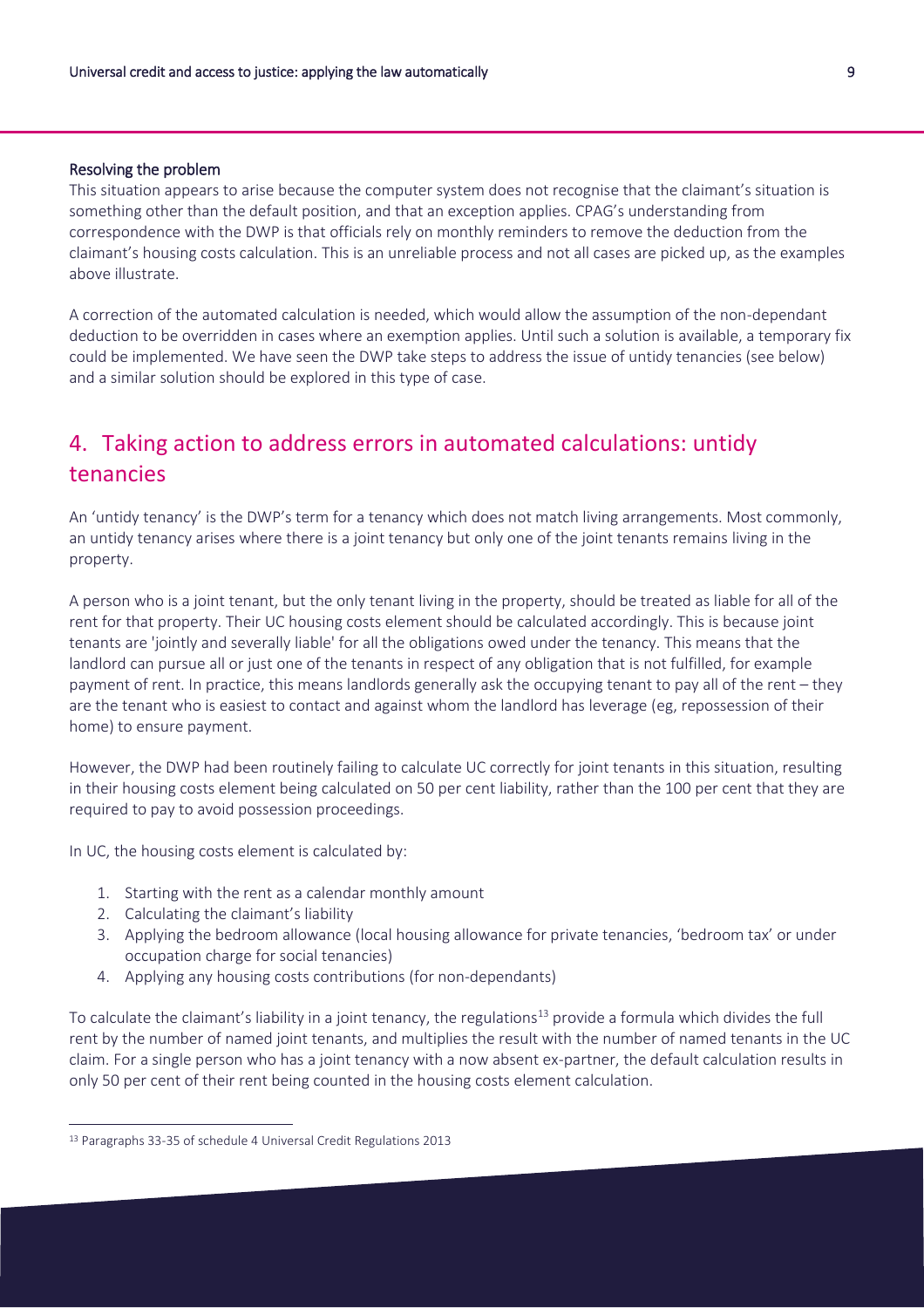The default calculation may be disregarded where it would be unreasonable to use it<sup>14</sup> and a claimant may be treated as liable to make payments in situations where:

- (a) A person who is liable to make the payments is not doing so;
- (b) The claimant has to make the payments in order to continue occupation of the accommodation;
- (c) The claimant's circumstances are such that it would be unreasonable to expect them to make other arrangements; and
- (d) It is otherwise reasonable in all the circumstances to treat the claimant as liable to make payments.

Despite the provisions in law, the default position in UC is that single people who have a joint tenancy with an expartner who has left the property only have 50 per cent of their rent included in the calculation of their housing costs.

*A man's partner left him and won't consent to being removed from the joint tenancy agreement, even though she is not paying any rent. The DWP won't award housing costs for more than 50 per cent of the rent even though he is required to pay all of it.* 

The EWS had been receiving a significant number of case studies on this issue.

*A woman and her partner had a joint tenancy. She has had to pay the full rent herself after her partner moved out in September 2019. The DWP only included half of the rent in the calculation of her UC award, and she now has substantial rent arrears. Her landlord won't change the tenancy into her sole name until the arrears are cleared. She has reported in her online journal on several occasions that her ex-partner has left the property and has a main home elsewhere, but the DWP responded to say the calculation is correct because he is a joint tenant. She is at risk of homelessness.*

*A single mum of three stopped her self-employment as a beautician in March 2020 due to COVID-19. Over the past year, she has had significant problems claiming UC, which was refused three times due to difficulty proving she has permanent residency. In the meantime, rent arrears accrued and the family were at risk of homelessness. When UC was finally awarded it only included 50 per cent of her rent in the housing costs element because her husband, who left the property in February 2019, remains on the tenancy agreement. The family remain at risk of homelessness until UC has been recalculated and the outstanding 50 per cent is paid.* 

#### Resolving the problem

 $\overline{a}$ 

Case studies submitted to the EWS this year suggest that DWP staff are better able to identify an untidy tenancy and acknowledge that the default UC calculation is incorrect and needs overriding. However, the solution provided to claimants is not automatic, and relies on the default calculation being manually overridden for every assessment period. In some cases, this has required claimants to prompt the DWP to put this manual fix in place each month.

<sup>14</sup> Paragraph 35(5) of schedule 4 Universal Credit Regulations 2013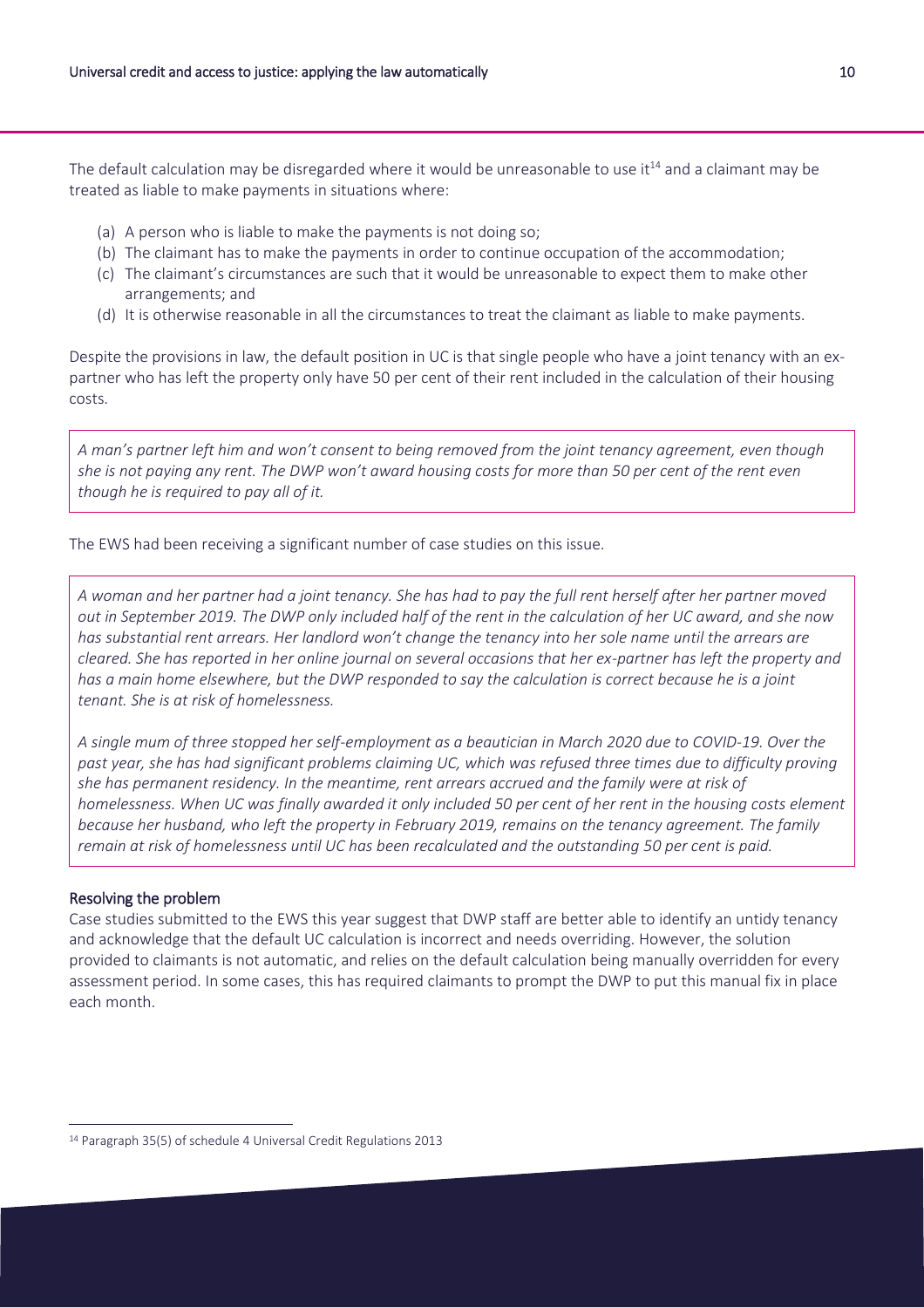*A housing association has seen an increasing number of untidy tenancies. Their tenants must submit a formal request for MR of their award every month (following an incorrect decision). This means they are constantly in rent arrears due to DWP error. DWP staff have said there is "no workaround". The housing association notes that this places a huge burden on both claimants and case managers, and does not help the most vulnerable who really struggle with the MR process. This also obliges the housing association to carry a significant amount of debt on behalf of their tenants, which could affect their own operations.*

*A housing association is concerned that the onus is on their tenants to call and request the additional payment each month. The DWP has accepted that these tenants are liable for 100 per cent of the rent but nonetheless awards only 50 per cent, and does not award the remaining 50 per cent until an MR request has been processed.*

In June 2020, CPAG sent a letter to the DWP in respect of a UC claimant who was required to make a note on her journal each month stating that she had an untidy tenancy and was responsible for 100 per cent of the rent. The DWP's response confirmed that the situation required a manual work-around each month and stated:

*"We have discussed with the relevant UC site to ensure that we process this without needing to rely on the claimant in subsequent assessment periods."* <sup>15</sup>

This provided a solution for that particular client, but it was not an automated solution, and others were still in the position of having to proactively contact the DWP to request the manual adjustment each month. As the examples above illustrate, for some claimants this required submitting an MR request each month.

On 23 June 2020, the DWP introduced a new 'record a change in joint tenancy costs' on the 'to-do list', <sup>16</sup> which indicates a DWP official can record how many tenants live at the property and the amount of rent/service charge that the UC claimant pays. This should help ensure that the payment is correct without requiring a manual correction each month. In addition, new guidance was issued to work coaches and case managers to make them aware of the changes. This was reported by the National Housing Federation on 16 October 2020.<sup>17</sup>

With the introduction of the new to-do list, claimants with untidy tenancies should be able to make this clear at the outset of their claim, or after a change in circumstances, ensuring that the correct amount of housing costs is paid without the need for them to take action each month. While we still receive the occasional submission to the EWS on this issue, the solution implemented by the DWP appears to have gone a long way towards resolving this issue for many claimants affected.

<sup>15</sup> Correspondence to CPAG, dated 19 June 2020

<sup>&</sup>lt;sup>16</sup> The 'to-[do list'](https://www.citizensadvice.org.uk/benefits/universal-credit/claiming/applying-for-universal-credit/) is a list of questions a UC claimant must answer, in order for their claim to progress. Not completing the 'to-do list' can affect a person's UC payment.

<sup>17</sup> *[New advice from the DWP about complicated Universal Credit calculations](https://www.housing.org.uk/news-and-blogs/news/new-advice-dwp-universal-credit-calculations/)*, National Housing Federation, 2020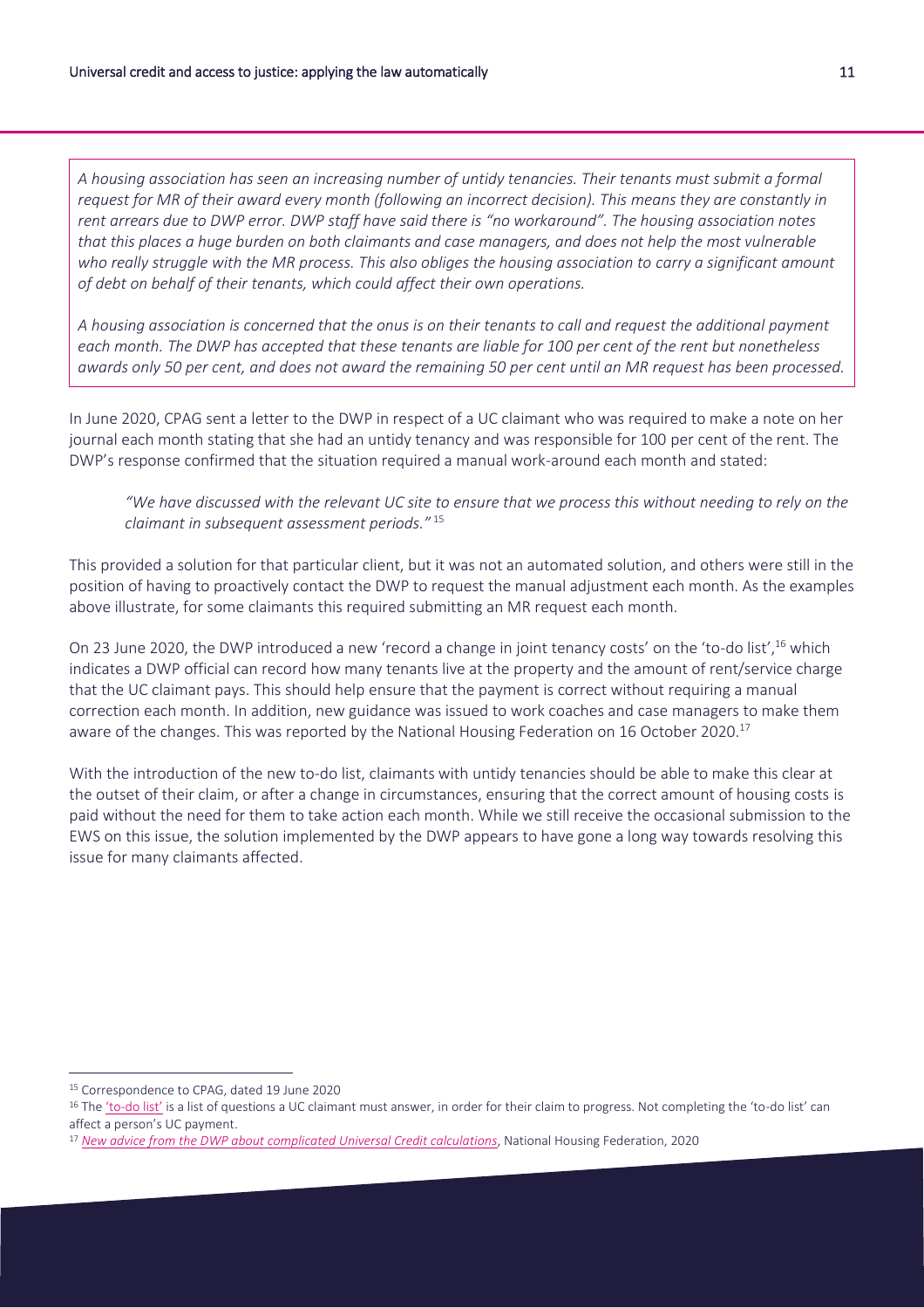## Conclusion and recommendations

The issues discussed in this report are caused by the fact that the UC computer system, which supports the administration of UC, has been designed in a way that does not appear to always accurately reflect the law. While these issues may only affect a minority of claimants, with millions of people receiving UC these errors can cause real and repeated hardship for individuals and families.

UC claimants are already living on a low income. If their payments are reduced because elements are not included, or if they are unable to access their benefits at all, they are unlikely to have the financial resources to meet their basic needs while the issue is resolved. In these situations, the DWP appears to rely on claimants to spot missing or incorrectly-calculated elements of their entitlement, and places the onus on them to raise the issue. This situation is exacerbated by the often lengthy and complex processes they have to overcome to resolve the problem, and the barriers some claimants experience when trying to exercise their basic appeal rights. For example, if DWP officials do not submitting MR requests when asked, or follow incorrect processes.<sup>18</sup>

More broadly, it sets a worrying precedent with regard to the government's duty to comply with the law. The examples set out in this report demonstrate that aspects of the UC computer system cannot operate in compliance with the law. This raises the question, to what extent was the law prioritised in the design of the UC computer system? And now that the problem is visible, what can be done to fix it?

It is concerning that, where the system design doesn't comply with the law, there are frequent examples of the matter being ignored or dealt with via workarounds. Instead, problems should be fixed at a system-wide level. While the UC computer system appears to work well for the vast majority of claimants, it should be able to deal with the circumstances of *all* claimants, not just the 'default' claimant. The UC system needs to be able to apply the law correctly to ensure all claimants receive the benefits they are entitled to.

More positively, the DWP has shown that effective action can be taken, for example, in the case of untidy tenancies. Once an issue affecting a significant number of claimants, it now appears to have been largely resolved as a result of the DWP making changes to the way claimants apply for and manage their UC claim. We need to see further action like this to address the issues identified in this report. We also need to prepare for the possibility that more issues relating to automated calculations in UC may emerge in future. We welcome the steps the DWP has already taken, and have set out a number of practical recommendations for how to build on this.

#### Recommendations for the DWP

National insurance numbers:

- Amend the online claims process to support claims where an application for a NINo has been made, in line with the legislation.
- In the meantime, improve the internal referral process so that NINos are allocated promptly, and initial UC payments are not delayed.

Missing carer element:

 $\overline{a}$ 

 Amend the UC computer system so that UC calculations include a carer element for claimants in receipt of carer's allowance and/or amend the claim questions so all the relevant information is gathered to ensure claimants don't miss out on this entitlement.

<sup>18</sup> S Howes and KM Jones, *[Computer Says No! stage two: challenging decisions](https://cpag.org.uk/sites/default/files/files/policypost/Computer%20says%20no%21%202%20-%20for%20web.pdf)*, Child Poverty Action Group, 2019